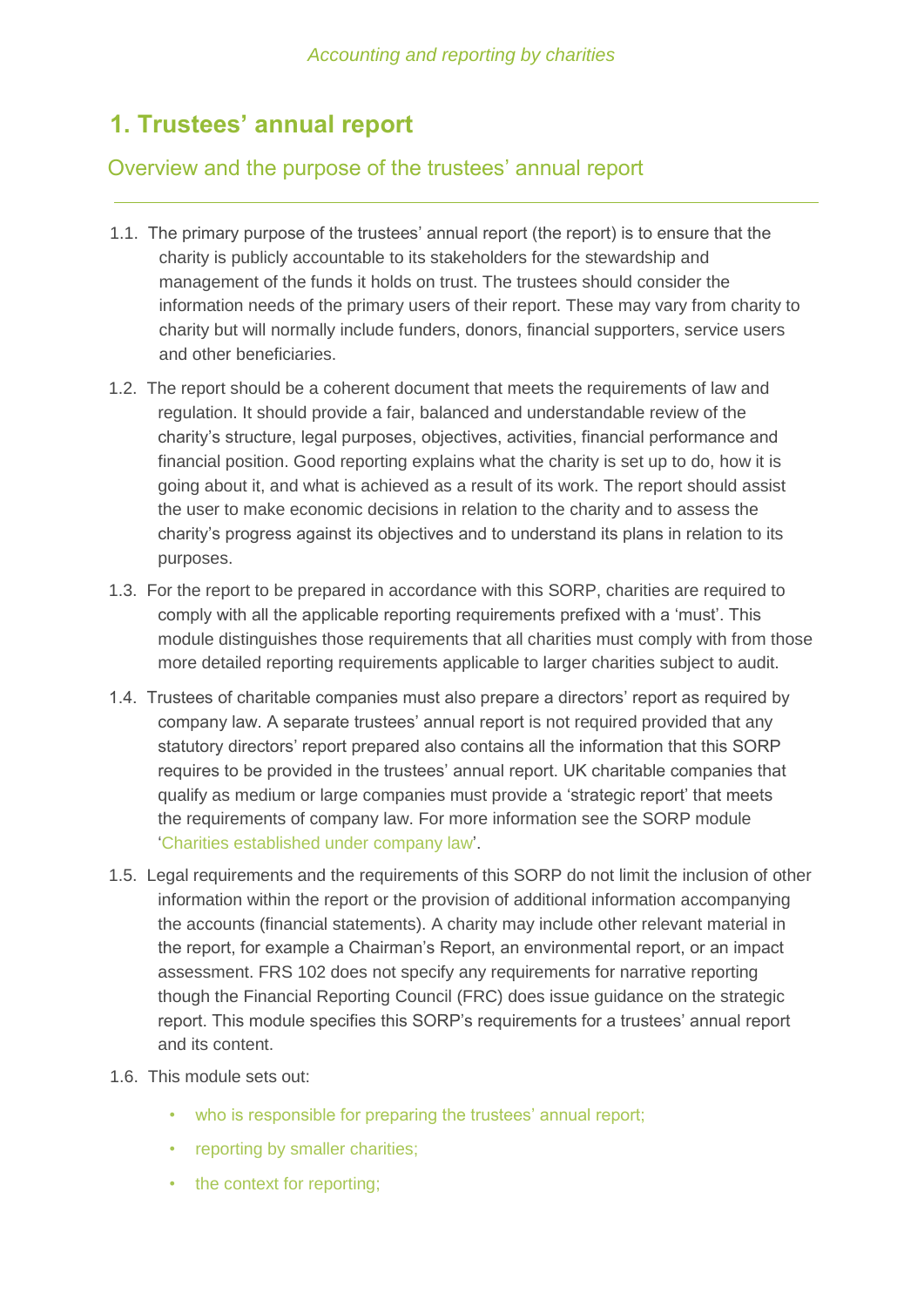- the content of the trustees' annual report required of all charities;
- the provision of other information; and
- the additional content required of larger charities.

# Who is responsible for preparing the trustees' annual report?

- 1.7. The responsibility for preparing the report rests with the charity's trustees. Although trustees may seek the assistance of the charity's staff or advisers in drafting the report, the trustees must approve the final text of the report.
- 1.8. The report provides important accompanying information to the accounts and therefore should be provided whenever a full set of accounts is distributed or otherwise made available. The report must identify the reporting period (financial year) of the charity to which it relates and the date of its approval.

One or more of the charity's trustees must sign and date the report on behalf of the trustees upon their approval of the report.

### Reporting by smaller charities

- 1.9. The reporting requirements take account of the size of the charity. Less information is required of smaller charities. Smaller charities are those not subject to statutory audit under charity law in their jurisdiction(s) of formation, operation or registration. This module uses the term 'all charities' to identify those elements of the report that both smaller and larger charities must provide.
- 1.10. Smaller charities are encouraged to include some or all of the additional information required of larger charities if the charity trustees consider such additional information relevant to their charity's stakeholders.

# The context for reporting

- 1.11. The report provides an essential link between a charity's legal purposes and the charity's aims and objectives and the activities it undertakes to achieve them. It should focus on information relevant to the charity's stakeholders and tell the charity's story in a balanced manner, acknowledging both significant successes and failures. Trustees may present the contents of their report in any order and under any headings that they choose.
- 1.12. Good reporting provides a context within which to interpret the accounts and links the activities and achievements reported with the sources of income used to finance them and the expenditure incurred on those activities. A charity's accounts focus on its financial position and financial performance. In isolation this information does not give the user a rounded overview of what has been achieved from the charity's activities and the resources used in their delivery. The report and accounts taken together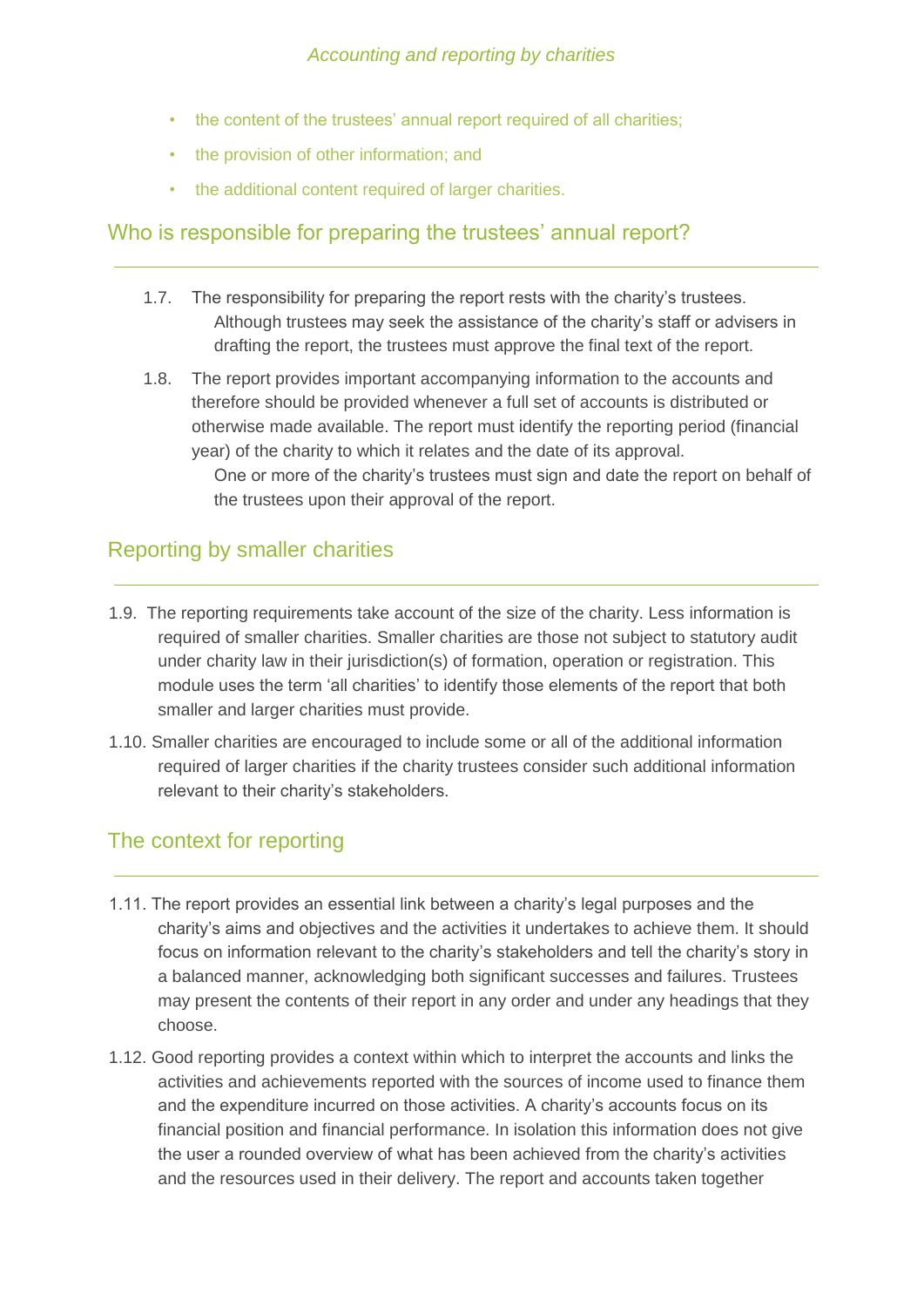#### *Accounting and reporting by charities*

should provide a picture of what the charity has done (its outputs) or achieved (its outcomes), or what difference it has made (its impact).

1.13. Parent charities preparing consolidated accounts must expand their report to include relevant information about their subsidiary undertakings. The content of the trustees' annual report required of all charities

1.14. The SORP's requirements that all charities must follow are set out in the following headings:

- objectives and activities;
- achievements and performance:
- financial review:
- structure, governance and management;
- reference and administrative details;
- exemptions from disclosure; and
- funds held as custodian trustee on behalf of others.
- 1.15. The headings used in the report may be amended to fit the preferences of the charity provided the information required by this module is clearly presented in the report.
- 1.16. Larger charities must also refer to the section 'The additional content required of larger charities' for their report to be compliant with the SORP.

#### **Objectives and activities**

- 1.17. The report provides information intended to help the user understand how the charity's aims fulfill its legal purposes, the activities it undertakes and what it has achieved. All charities must provide a summary of:
	- the purposes of the charity as set out in its governing document; and
	- the main activities undertaken in relation to those purposes.
- 1.18. Charities in England and Wales must also:
	- explain the main activities undertaken to further the charity's purposes for the public benefit; and
	- include in their report a statement confirming whether the trustees have had regard to the Charity Commission's guidance on public benefit.
- 1.19. The report should explain the activities, projects or services identified in the accompanying accounts. As far as practicable, numerical information provided in the report about the resources spent on particular activities should be consistent with the analysis provided in the accounts.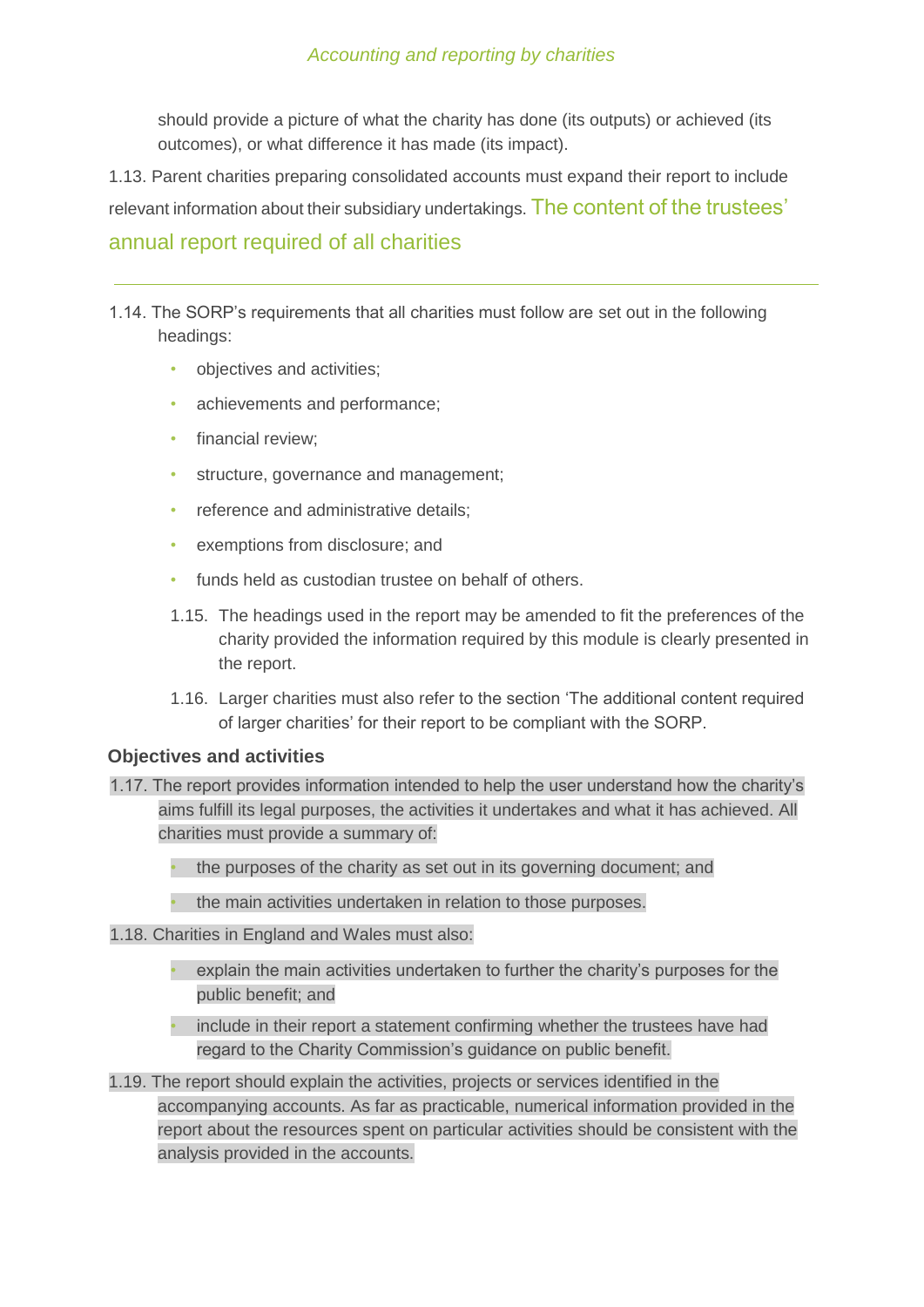#### **Achievements and performance**

1.20. The report must contain a summary of the main achievements of the charity. The report should identify the difference the charity's work has made to the circumstances of its beneficiaries and, if practicable, explain any wider benefits to society as a whole.

#### **Financial review**

- 1.21. The report must contain a review of the charity's financial position at the end of the reporting period.
- 1.22. The charity must explain any policy it has for holding reserves and state the amounts of those reserves and why they are held. If the trustees have decided that holding reserves is unnecessary, the report must disclose this fact and provide the reasons behind this decision.
- 1.23. If, at the date of approving the report and accounts, there are uncertainties about the charity's ability to continue as a going concern, the nature of these uncertainties should be explained.
- 1.24. The report must also identify any fund or subsidiary undertaking that is materially in deficit, explaining the circumstances giving rise to the deficit and the steps being taken to eliminate the deficit.

#### **Structure, governance and management**

- 1.25. The report must provide details of:
	- the nature of the governing document (e.g. trust deed, memorandum and articles of association, Charity Commission scheme, Royal Charter, etc.);
	- how the charity is (or its trustees are) constituted (e.g. limited company, unincorporated association, trustees incorporated as a body, charitable incorporated organisation, community benefit society, industrial and provident or friendly society etc.); and
	- the methods used to recruit and appoint new charity trustees, including details of any constitutional provisions for appointment, for example election to post. Where any other person or external body is entitled to appoint one or more of the charity trustees, the report should explain this and give the name of that person or body.
- 1.26. Charities may withhold certain governance and management details where the criteria for exemption from disclosure are satisfied (see 'Exemptions from disclosure').

### **Reference and administrative details**

- 1.27. The report must provide the following reference and administrative information about the charity and its trustees:
	- the name of the charity, which in the case of a registered charity means the name by which it is registered;
	- any other name which the charity uses;
	- the charity registration number(s) for the jurisdiction(s) in which it is registered as a charity and, if applicable, its company registration number;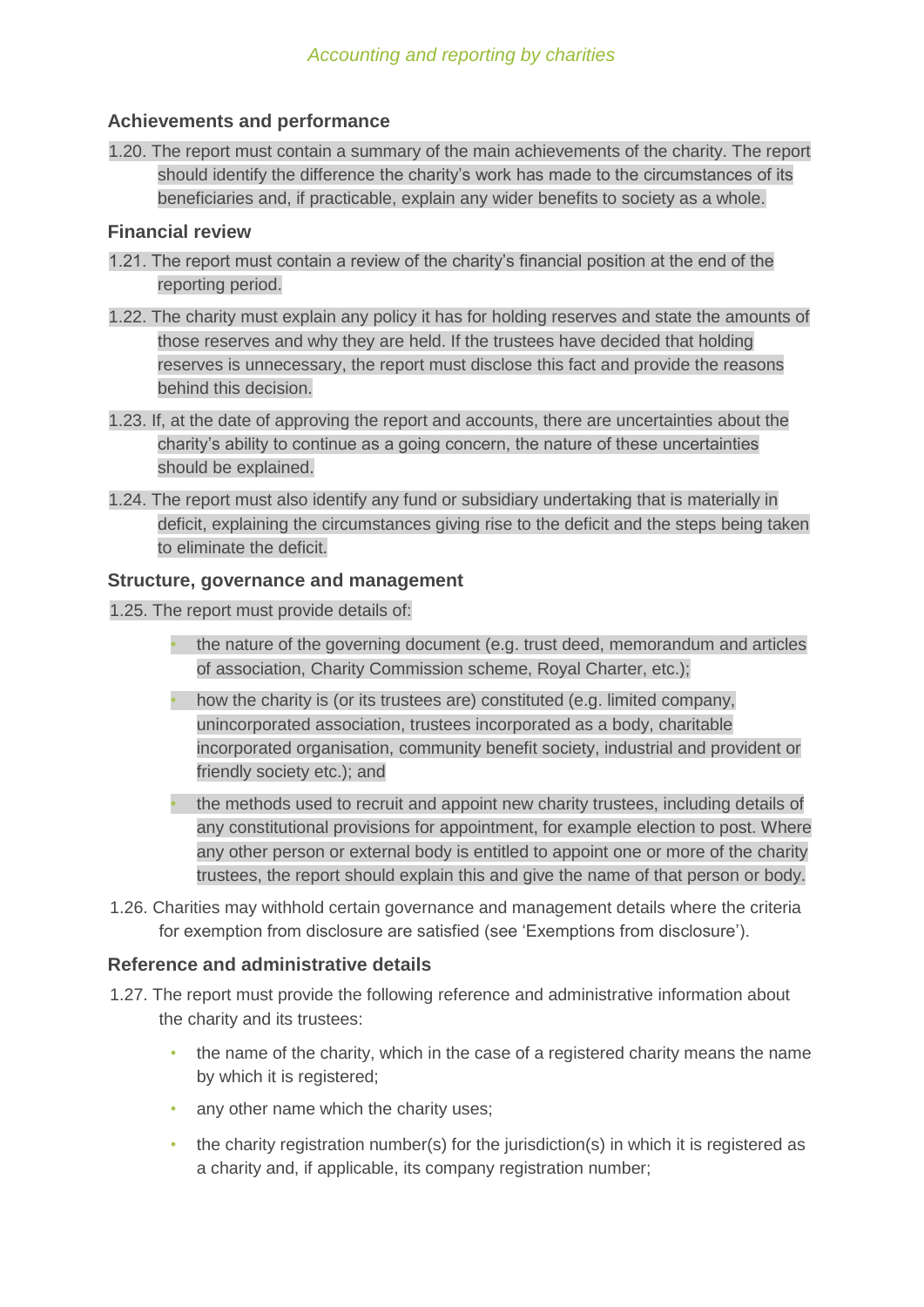- the address of the principal office of the charity and, in the case of a charitable company, the address of its registered office;
- the names of all those who were the charity's trustees on the date the report was approved or who served as a trustee in the reporting period;

where a charity has any corporate trustees, the names of the directors of the body corporate on the date the report was approved; and

- the names of any trustee for the charity holding the title to property belonging to the charity (for example custodian trustee or nominee) on the date the report was approved; or
- who served as a trustee for the charity in holding the title to property belonging to the charity in the reporting period.
- 1.28. Charities may withhold certain reference and administrative details where the criteria for exemption from disclosure are satisfied (see 'Exemptions from disclosure').

### **Exemptions from disclosure**

- 1.29. On occasions, the disclosure of the names of trustees or of the charity's principal address or the disclosure of the name(s) of any chief executive officer or other senior staff member(s) could lead to that person (or others) being placed in personal danger (e.g. in the case of a women's refuge). In such circumstances, the applicable law and regulations may permit the withholding of these details. Where a report omits the name of a trustee, chief executive officer or senior staff member or the charity's principal address, it should give the reason for the omission.
- 1.30. Charities in England and Wales may omit the names of those persons and the charity's principal address from their report provided the Charity Commission has given the charity trustees the authority to do this. In Scotland there is also a provision under charity law for such information to be excluded.
- 1.31. The directors of charitable companies registered in the UK should note that, with the exception of the name of the auditor, or senior statutory auditor in the case of an audit firm (section 506 Companies Act 2006), there is no corresponding dispensation in relation to the disclosure of names.

#### **Funds held as custodian trustee on behalf of others**

1.32. If a charity is, or its trustees are, acting as custodian trustees, the charity must refer to the SORP module 'Accounting for funds received as agent or as custodian trustee'.

# The provision of other information

1.33. Charities often use other means of providing information, outside of the statutory reporting framework, to provide information about the charity and what the charity is doing. Such information is often tailored to the needs of particular audiences and presented through annual reviews, newsletters and websites. While charity trustees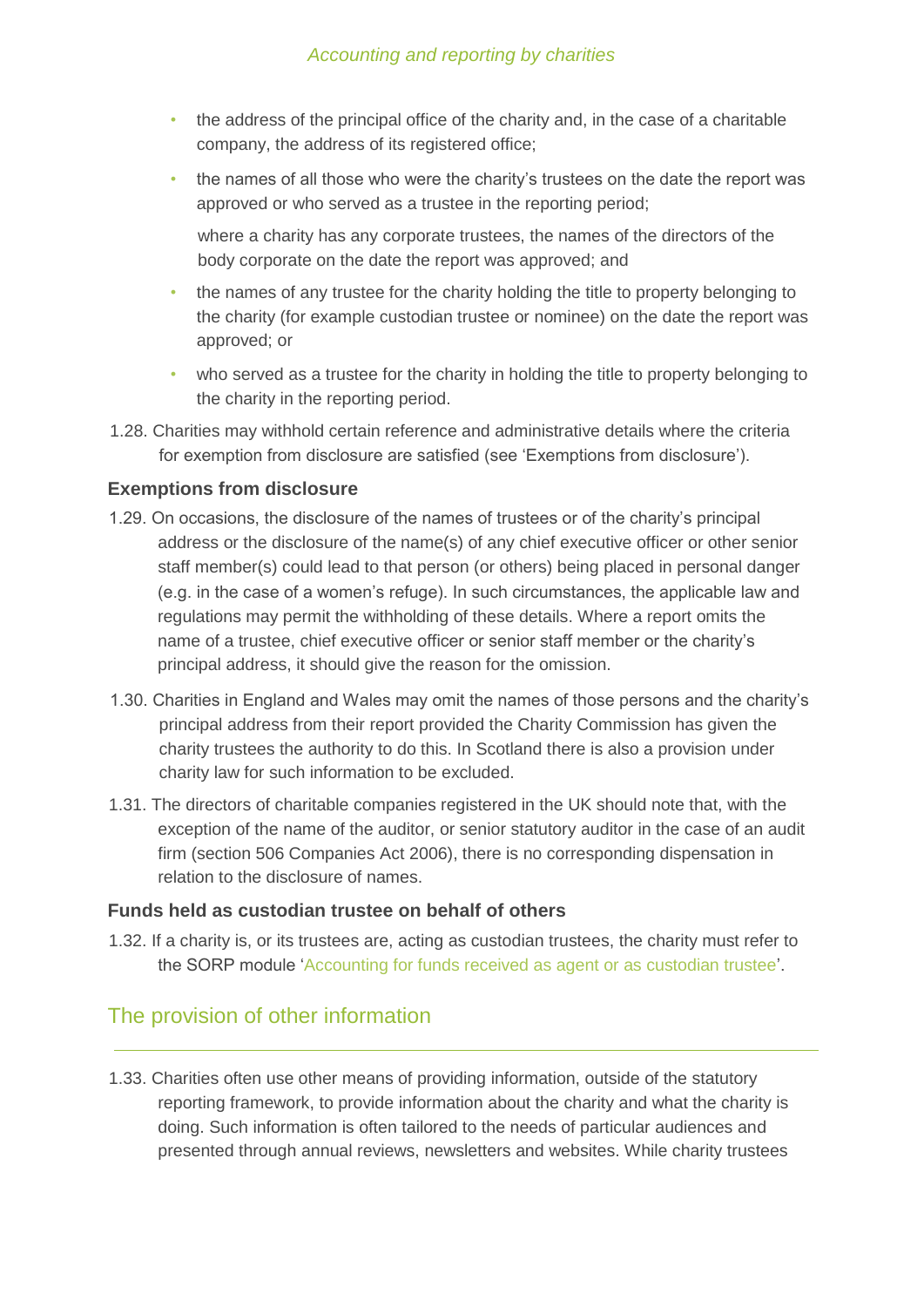might usefully refer to these other sources of information within their report, such additional information is not a substitute for good statutory reporting.

### The additional content required of larger charities

- 1.34. A greater degree of public accountability and stewardship reporting is expected of larger charities. Larger charities in compiling their report must meet the requirements placed on all charities as set out above and also provide the additional information detailed under the following headings:
	- objectives and activities;
	- achievements and performance;
	- financial review:
	- plans for future periods;
	- structure, governance and management; and
	- reference and administrative details.

#### **Objectives and activities**

- 1.35. Good reporting provides a coherent explanation of the charity's strategies for achieving its aims and objectives and explains how the activities it undertook contributed to their achievement.
- 1.36. In particular, the report of larger charities must provide an explanation of:
	- its aims, including details of the issues it seeks to tackle and the changes or differences it seeks to make through its activities;
	- how the achievement of its aims will further its legal purposes;
	- its strategies for achieving its stated aims and objectives;
	- the criteria or measures it uses to assess success in the reporting period; and
	- the significant activities undertaken (including its main programmes, projects or services provided), explaining how they contribute to the achievement of its stated aims and objectives.
	- 1.37. Larger charities in their report should also provide the user with a more detailed understanding of their short-term and longer-term aims and objectives. A charity with longer-term aims and objectives should explain how the aims and objectives set for the reporting period relate to its longer-term aims and objectives. When explaining activities, it is important for the user to understand their scale and the resources used in their delivery; for example, it may be helpful to provide details of the amount spent on, or the number of staff engaged in, undertaking a particular activity.
	- 1.38. The report must include an explanation of the use the charity makes of the following: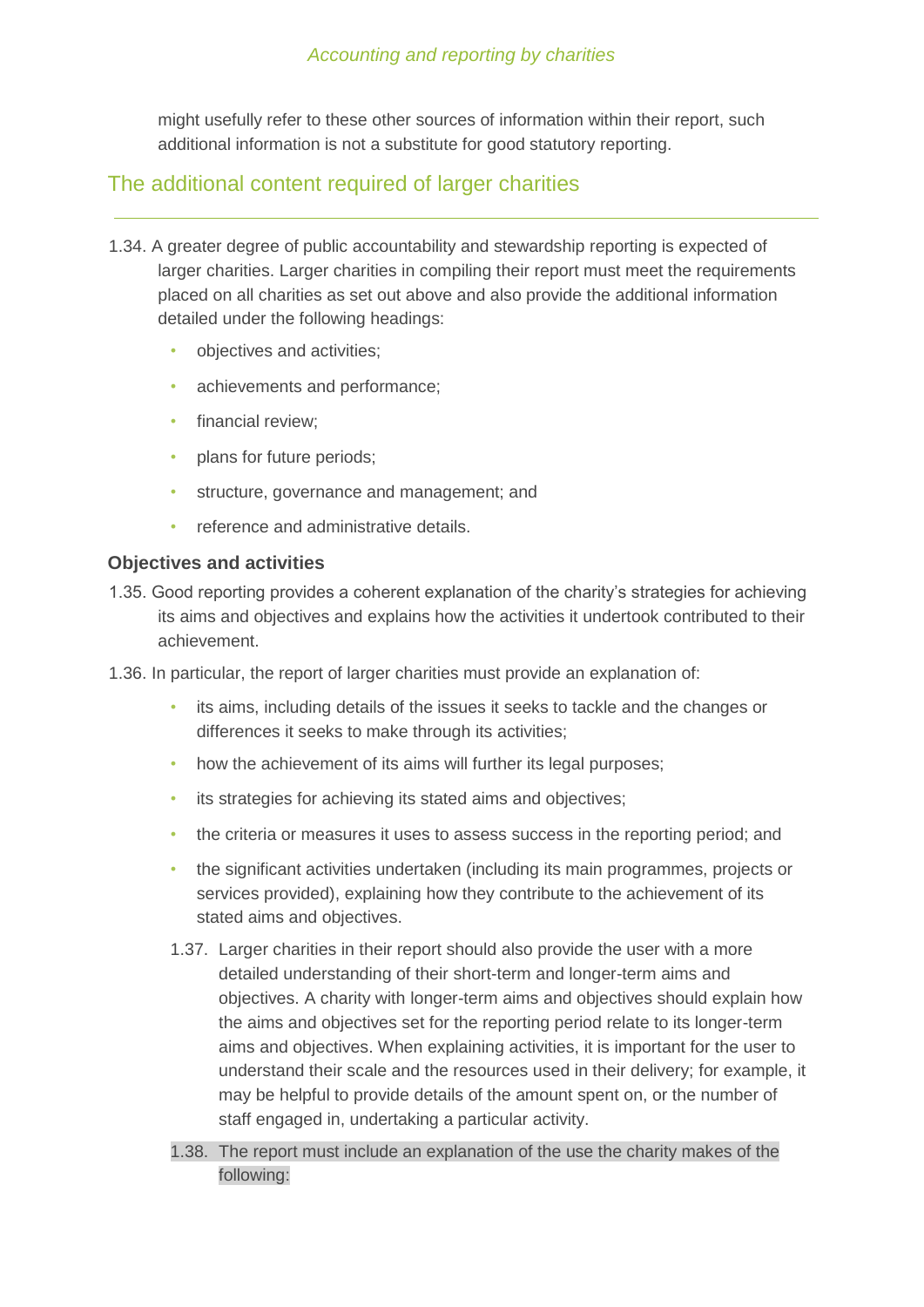Social investment, when this forms a material part of its charitable and investment activities. In particular, the report must provide an explanation of its social investment policies and explain how any programme related investments contributed to the achievement of its aims and objectives.

Grant-making, when this forms a material part of its charitable activities. In particular, the report must explain the charity's grant-making policy and explain how its grant-making activities contribute to the achievement of its aims and objectives.

• Volunteers, when their contribution is significant to a charity's ability to undertake a particular activity. The explanation should help the user to understand the scale and nature of the activities undertaken. However, measurement issues, including attributing an economic value to the contribution of general volunteers, prevent the inclusion of their contribution in the statement of financial activities (see the SORP module 'Donated goods, facilities and services, including volunteers').

1.39. Charities reporting on the contribution of general volunteers may provide:

- an explanation of the activities that volunteers support or help to provide; and
- details of the contribution in terms of volunteer hours or staff equivalents.

#### **Achievements and performance**

- 1.40. Good reporting sets out how well the activities undertaken by the charity and any subsidiaries performed and the extent to which the achievements in the reporting period met the aims and objectives set by the charity for the reporting period. Good reporting provides a balanced view of successes and failures along with the supporting evidence, and demonstrates the extent of performance and achievement against the objectives set and the lessons learned.
- 1.41. In particular, the report must review:
	- the significant charitable activities undertaken;
	- the achievements against objectives set;
	- the performance of material fundraising activities against the fundraising objectives set;
	- investment performance against the investment objectives set where material financial investments are held; and
	- if material expenditure was incurred to raise income in the future, the report must explain the effect this expenditure has had, and is intended to have, on the net return from fundraising activities for both the reporting period and future periods.
	- 1.42. The report should provide a balanced picture of a charity's progress against its objectives. For example, it may explain progress by reference to the indicators, milestones and benchmarks the charity uses to assess the achievement of objectives.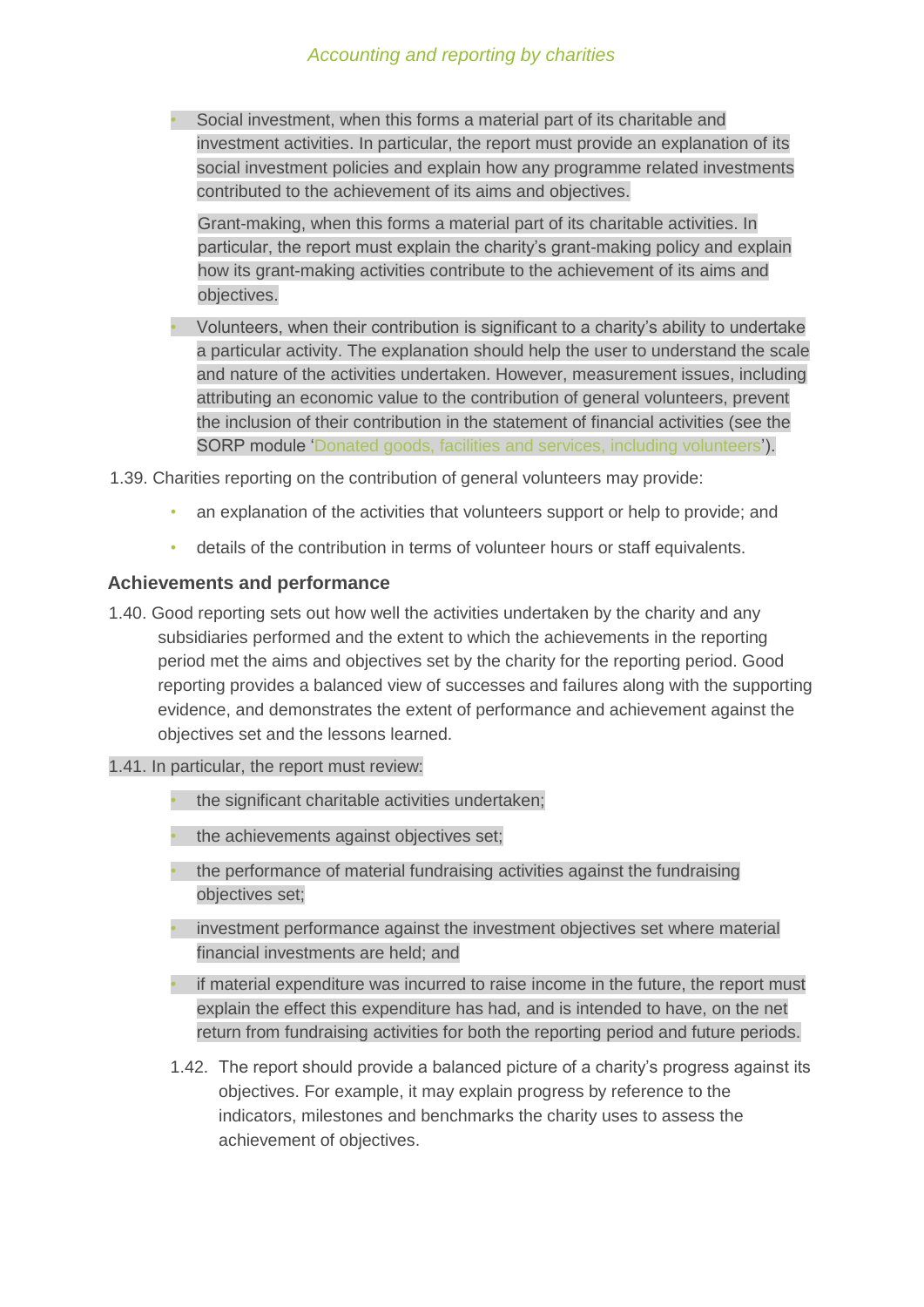#### *Accounting and reporting by charities*

- 1.43. In reviewing achievements and performance, charities may consider the difference they have made by reference to terms such as inputs, activities, outputs, outcomes and impacts, with impact viewed in terms of the long-term effect of a charity's activities on both individual beneficiaries and at a societal level. Charities are encouraged to develop and use impact reporting (impact, arguably, being the ultimate expression of the performance of a charity), although it is acknowledged that there may be major measurement problems associated with this in many situations.
- 1.44. In reviewing its achievements and performance, the charity should include a summary of the measures or indicators used to assess performance when it provides evidence of the achievements in the reporting period. Explaining the outputs achieved by particular activities can be helpful, particularly when numerical targets have been set. Examples of such targets include the number of beneficiaries to be reached by a particular programme, or the number of events or interventions planned as part of an activity. However, information on activities, outputs, and outcomes (or impacts) should always be put in the context of how they have contributed to the achievement of the charity's aims and objectives.
- 1.45. The report should comment on those significant positive and negative factors both within and outside the charity's control which have affected the achievement of its objectives and, where relevant, explain how this has affected future plans. These factors might include relationships with employees, service users, beneficiaries and funders and the charity's position in the wider community.

#### **Financial review**

- 1.46. The report must also comment on the significant events that have affected the financial performance and financial position of the charity during the reporting period. In particular the report must explain:
	- the financial effect of significant events:
	- where the charity holds material financial investments, the investment policy and objectives set;
	- a description of the principal risks and uncertainties facing the charity and its subsidiary undertakings, as identified by the charity trustees, together with a summary of their plans and strategies for managing those risks; and
	- any factors that are likely to affect the financial performance or position going forward.

#### 1.47. The financial review should also explain:

• the principal funding sources of the charity in the reporting period and how these resources support the key objectives of the charity;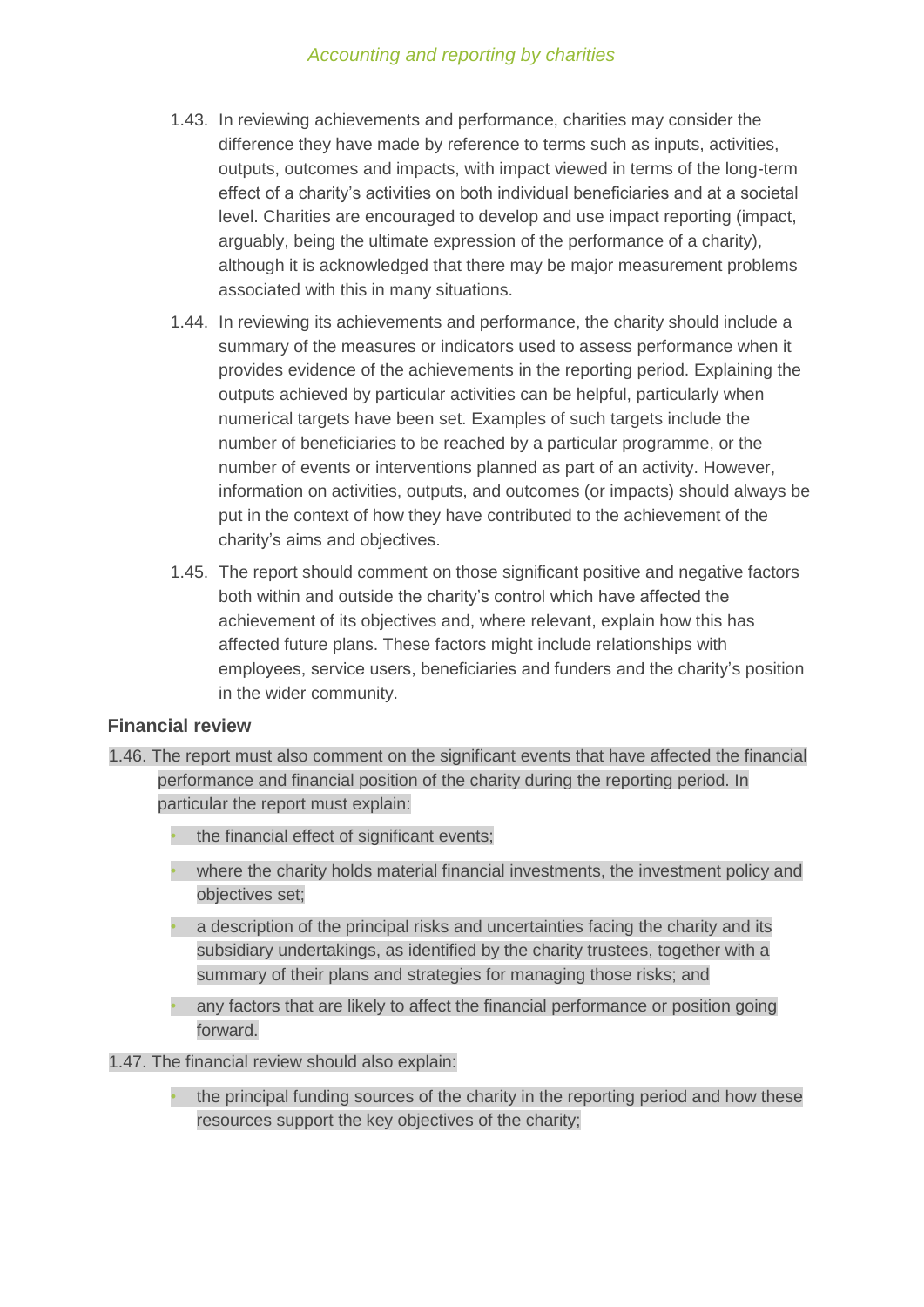- the impact, if any, of a material pension liability arising from obligations to a defined benefit pension scheme or pension asset on the financial position of the charity; and
- where the charity holds material financial investments, the extent (if any) to which it takes social, environmental or ethical considerations into account in its investment policy.
- 1.48. The review of the charity's reserves should:
	- $\bullet$  state the amount of the total funds the charity holds at the end of the reporting period;
	- $\bullet$  identify the amount of any funds which are restricted and not available for general purposes of the charity at the end of the reporting period;

identify and explain any material amounts which have been designated or otherwise committed as at the end of the reporting period;

 $\bullet$  indicate the likely timing of the expenditure of any material amounts designated or otherwise committed at the end of the reporting period;

 $\bullet$  identify the amount of any fund that can only be realised by disposing of tangible fixed assets or programme related investments;

 $\bullet$  state the amount of reserves the charity holds at the end of the reporting period after making allowance for any restricted funds, and the amount of designations, commitments (not provided for as a liability in the accounts) or the carrying amount of functional assets which the charity considers to represent a commitment of the reserves they hold; and

 $\bullet$  compare the amount of reserves with the charity's reserves policy and explain, where relevant, what steps it is taking to bring the amount of reserves it holds into line with the level of reserves identified by the trustees as appropriate given their plans for the future activities of the charity.

### **Plans for future periods**

- 1.49. The report must provide a summary of the charity's plans for the future, including its aims and objectives and details of any activities planned to achieve them.
- 1.50. The report should explain the trustees' perspective of the future direction of the charity. It should explain, where relevant, how experience gained or lessons learned from past or current activities have influenced future plans and decisions about allocating resources to their best effect.

#### **Structure, governance and management**

1.51. The report must provide the user with an understanding of how the charity is constituted, its governance and management structures, and how its trustees are trained. In particular, the report must explain:

• the charity's organisational structure and, where relevant, those of its subsidiary undertakings;